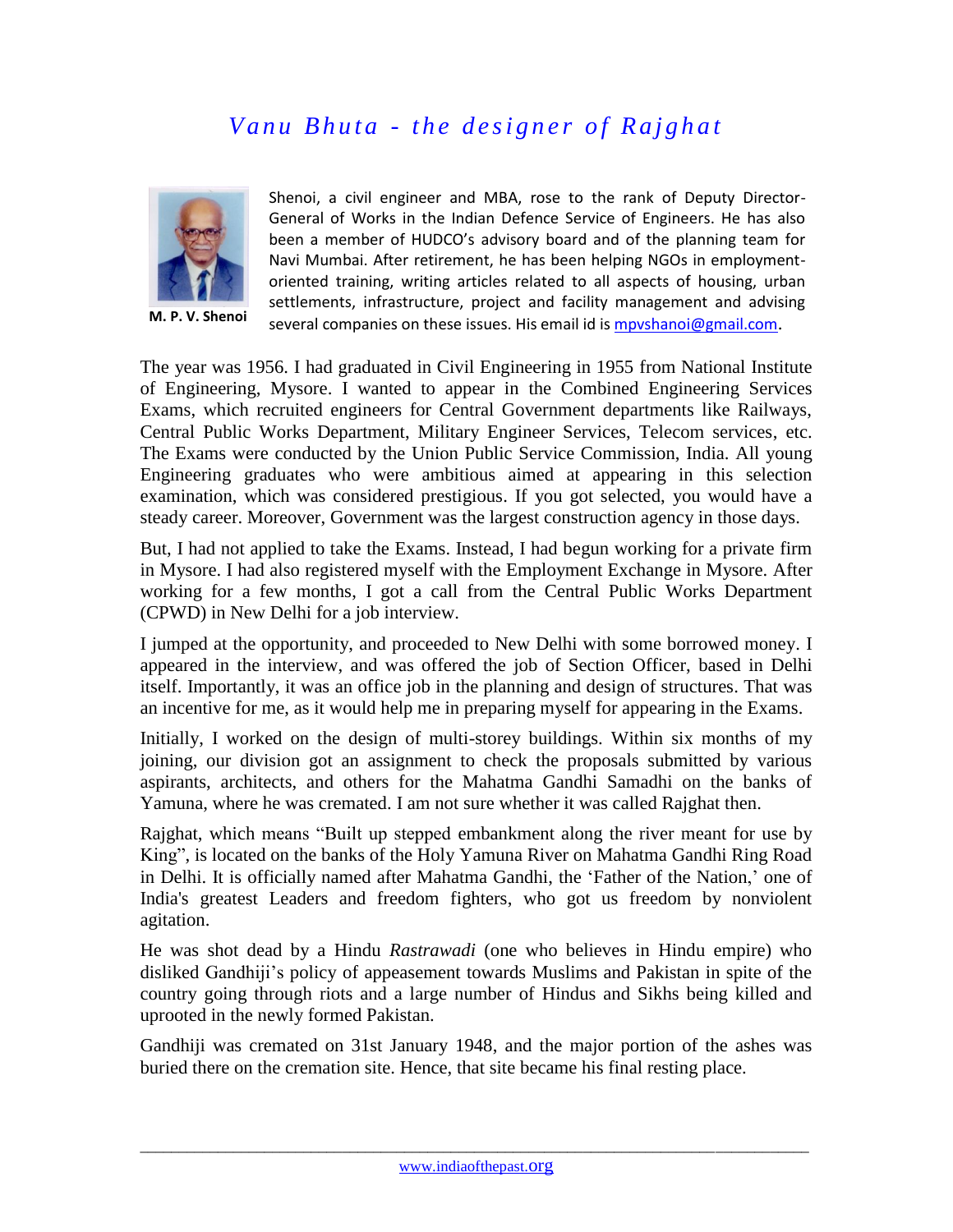The Government of India had invited proposals from people/professionals for the design of a memorial at that site. After a preliminary elimination, about twenty proposals had been selected for further consideration. I was not in a position to know what the selection process was but had heard that Panditji (Jawahar Lal Nehru, India's Prime Minister) had taken a keen interest in the project.

Mr Habibur Rehman, husband of Indrani Rehman, the noted Bharatnatyam dancer, was the Chief Architect of CPWD then. He and Mr T.S. Vedagiri, the Executive Engineer, Central Zone were perhaps asked to scrutinize and submit their views about their technical feasibility and approximate cost of construction. Mr. Habibur Rehman was an MIT graduate, trained under modernist architects like Lawrence Anderson and Walter Gropius. Like many of his contemporaries, Mr Rehman was a liberal socialist, and believed in simple functional structures with clear lines.

The proposals were varied. At one end, there was a replica of South Indian temple. There were one or two with Gandhiji seated either with or without charka. There were also some modelled on traditional European obelisks. One of the proposals came from Architect Vanu G Bhuta, who was working in Delhi in a well-known architectural firm – Master, Sathe and Bhuta.

Mr Bhuta's proposal was quite a departure from others. He proposed a square sunken garden surrounded by rampart like walls, which would serve as viewing platforms. In the centre of a small lawn, there was a raised black marble slab decorated only by engraved words "हे राम (Hey Ram)", supposed to be the last words of Gandhiji before he succumbed to bullet wounds. And a black stone lantern with eternal flame enclosed in a glass enclosure at the centre of one of the edges. There was to be red earth surrounding all this, with some grass lawn here and there.



Source: <http://energeticseniors.tripod.com/id26.html>